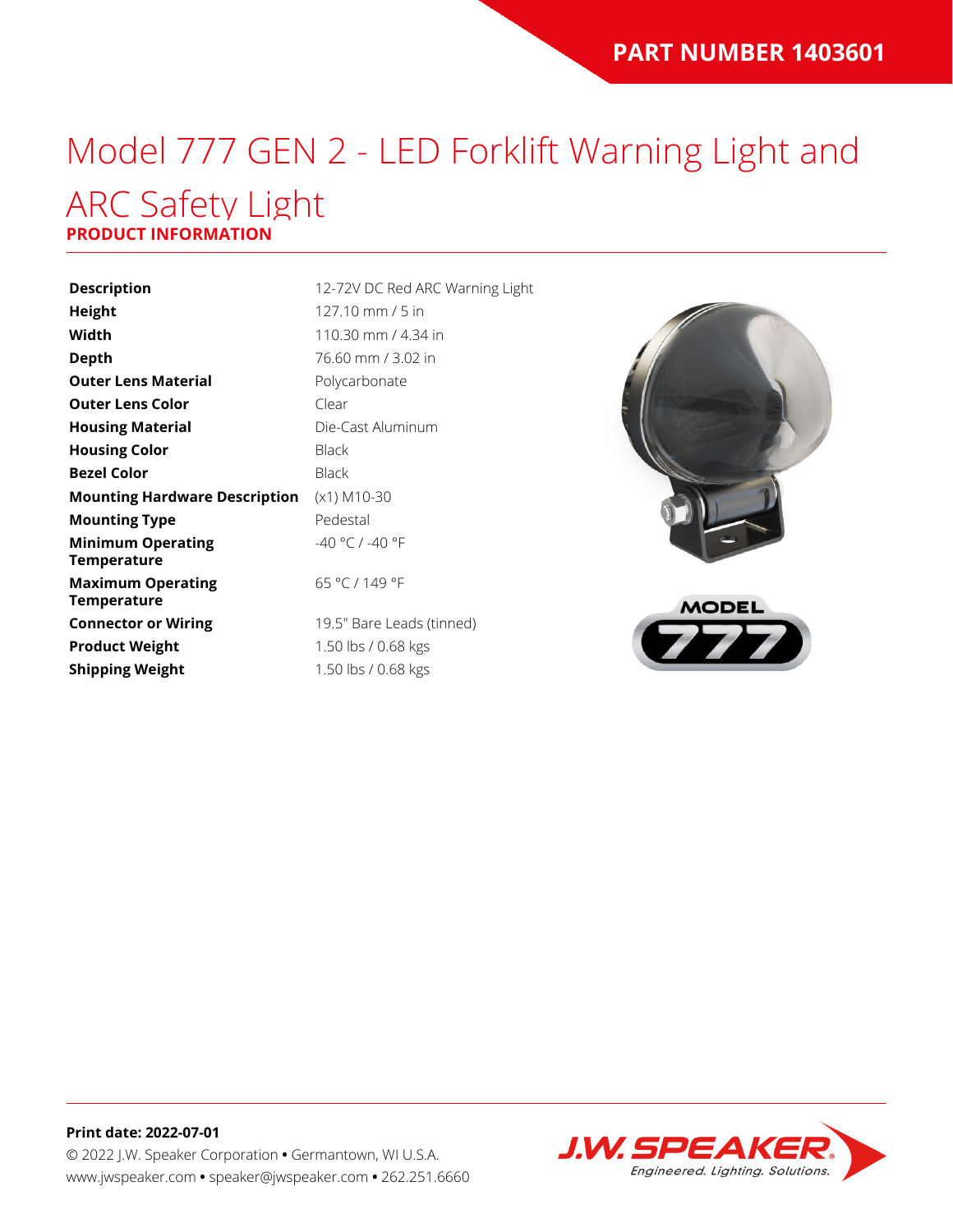# Model 777 GEN 2 - LED Forklift Warning Light and

### ARC Safety Light

**PRODUCT DIMENSIONS**



### **ELECTRICAL SPECIFICATIONS**

| <b>Input Voltage</b>              | 12-72V DC                                                           |
|-----------------------------------|---------------------------------------------------------------------|
| <b>Operating Voltage</b>          | 10-80V DC                                                           |
| <b>Transient Spike Protection</b> | 330V Peak @ 1 HZ-100 Pulses                                         |
| <b>Black Wire</b>                 | Negative                                                            |
| <b>Red Wire</b>                   | Positive                                                            |
| <b>Current Draw</b>               | 1.08A @ 12V DC<br>0.51A @ 24V DC<br>0.34A @ 36VDC<br>0.26A @ 48V DC |

0.18A @ 72V DC

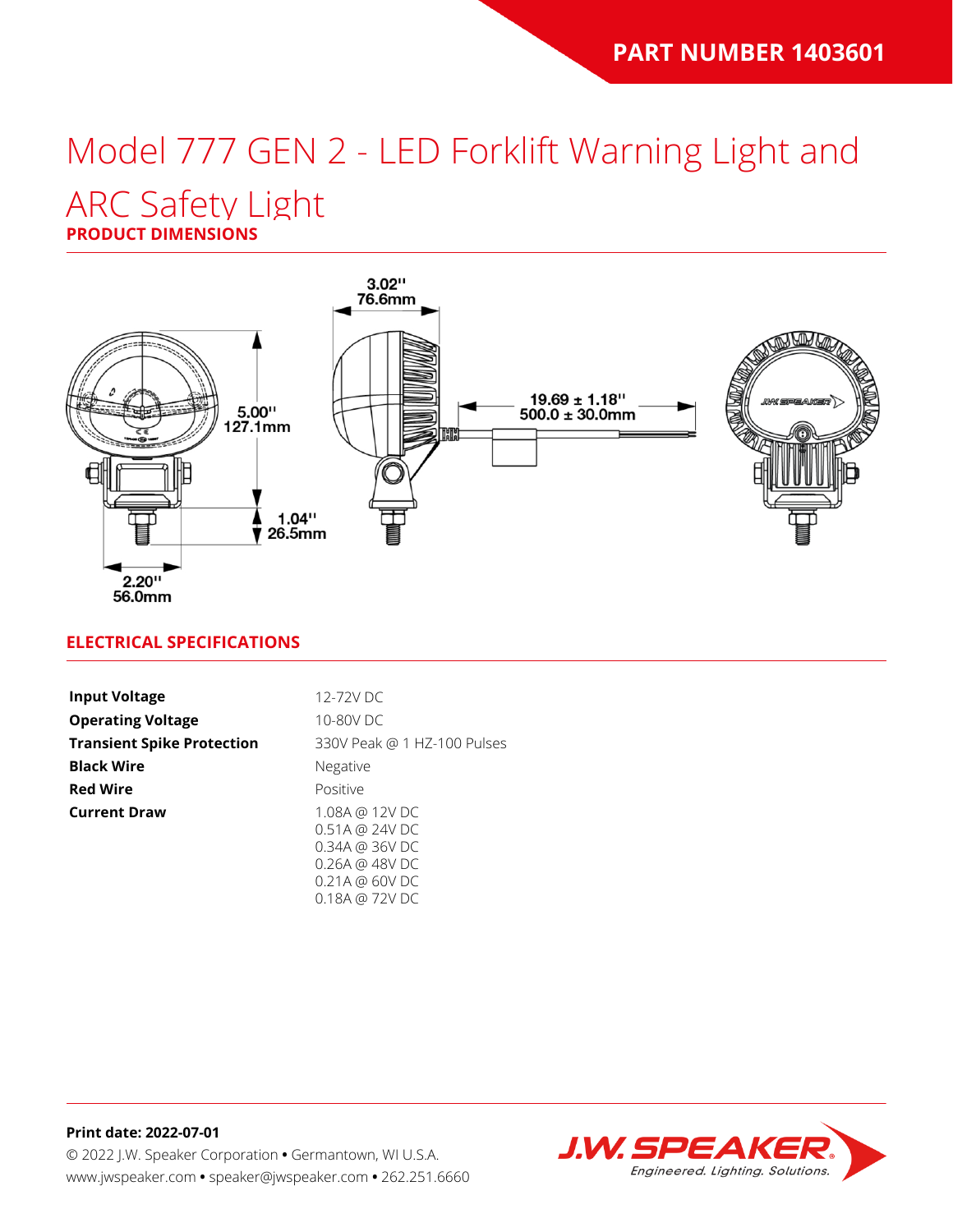## Model 777 GEN 2 - LED Forklift Warning Light and

### ARC Safety Light **REGULATORY STANDARDS COMPLIANCE**

SEALED SEALED **IP67 IP69K** ECE **IP67** IP69K **SAE** 

SAE J1455

ECE Reg 10 IEC IP67 IEC IP69K SAE J1113-13

### **PHOTOMETRIC SPECIFICATIONS**

| <b>Effective Lumen</b><br>Output | 100.                    |
|----------------------------------|-------------------------|
| <b>Candela Output</b>            | 3200                    |
| <b>Beam Pattern(s)</b>           | Warning - Keep Out Zone |



#### **APPLICATIONS**



**Print date: 2022-07-01** © 2022 J.W. Speaker Corporation **•** Germantown, WI U.S.A. www.jwspeaker.com **•** speaker@jwspeaker.com **•** 262.251.6660